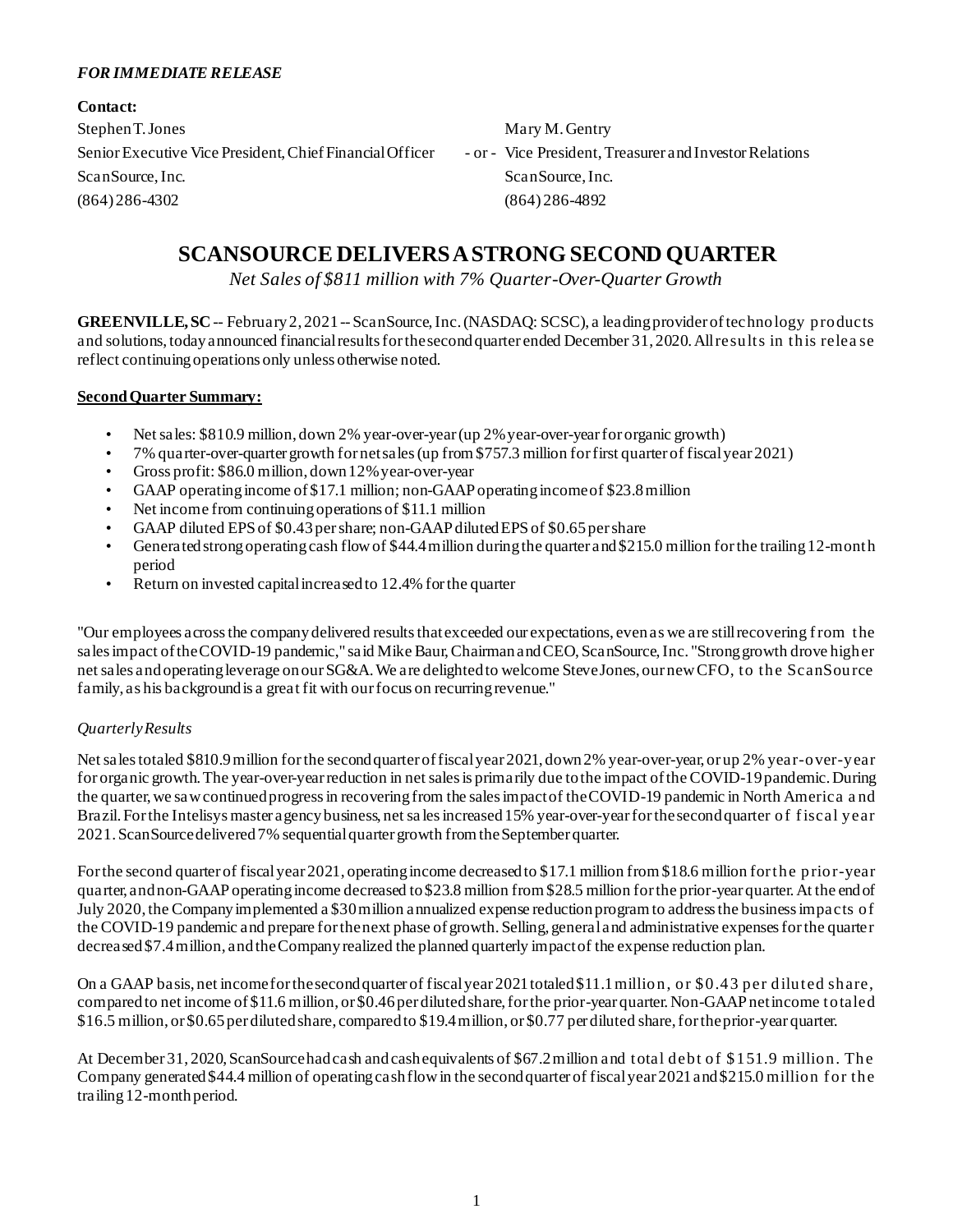#### *Discontinued Operations*

On August 20, 2019, ScanSource announced plans to divest its products distribution businesses outside of the United States, Canada and Brazil (the "Divestitures"), as part of a strategic portfolio repositioning to align investments with higher-growth, higher-margin businesses. ScanSource completed the divestitures with the sales of the products distribution business located in Mexico, Colombia, Chile, Peru, and Miami-based export operations on October 30, 2020 and the sale of the Europe a nd UK products distribution business on November 12, 2020.

#### *COVID-19 Update*

Our top priority during the COVID-19 pandemic is protecting the health and safety of our employees. We implemented travel restrictions and transitioned our employees, where possible, to a remote working environment. Most of our office -based employees around the world are working remotely. We have taken a number of measures to ensure our teams have the flexibility and resources they need to stay safe and healthy. We are experiencing higher costs from these safety measures to protect our employees. We are continuing to provide the high level of customer service our partners expect from us.

#### **Webcast Details and CFO Commentary**

At approximately 4:15 p.m. ET today, a CFO commentary, as a supplement to this press release and the Company's conference call, will be available on ScanSource's website, www.sca nsource.com (Investor Relations section). Sca nSource will present additional information about its financial results in a conference call today, February 2, 2021, at 5:00 p.m. ET. A webcast of the call will be available for all interested parties and can be accessed at www.scansource.com (Investor Relations section). The webcast will be available for replay for 60 days.

#### **Safe Harbor Statement**

This press release contains "forward-looking" statements, including the impact of the COVID-19 pandemic, which involve risks and uncertainties. Any number of factors could cause actual results to differ materially from anticipated results, including, but not limited to, the impact of the COVID-19 pandemic on the Company's operations and financial condition and the potential prolonged economic weakness brought on by COVID-19, the failure to manage and implement the Company's organic growth strategy, credit risks involving the Company's larger customers and suppliers, changes in interest a nd exchange rates a nd regulatory regimes impacting the Company's international operations, risk to the Company's business f rom a cyber-security attack, a failure of the Company's IT systems, failure to hire and retain quality employees, loss of the Company's m ajor customers, termination of the Company's relationship with key suppliers or a significant modification of the terms under whic h it operates with a key supplier, changes in the Company's operating strategy, and other factors set forth in the "Risk Fa ctors" contained in the Company's annual report on Form 10-K for the year ended June 30, 2020, f iled with the Securities and Exchange Commission. Except as may be required by law, the Company expressly disclaims any obliga tion to update these forward-looking statements to reflect events or circumstances after the date of this press release or to reflect the occurrence of unanticipated events.

#### **Non-GAAP Financial Information**

In addition to disclosing results that are determined in accordance with United States Generally Accepted Accounting Principles ("GAAP"), the Company also discloses certain non-GAAP financial measures, which are summarized below. Non -GAAP financial measures are used to understand and evaluate performance, including comparisons from period to period. Non-GAAP results exclude amortization of intangible assets related to acquisitions, change in fair va lue of contingent consideration, acquisition costs, restructuring costs and other non-GAAP adjustments.

*Net sales on a constant currency basis, excluding acquisitions*: The Company discloses the percentage change in net sa les excluding the translation impact from changes in foreign currency exchange rates between reporting periods and excluding the net sales from acquisitions prior to the first full year from the acquisition date. This m easure enhances the comparability between periods to help analyze underlying trends on an organic basis.

*Income Statement Non-GAAP Metrics:* To evaluate current period performance on a more consistent basis with prior periods, the Company discloses non-GAAP net sales, non-GAAP gross profit, non-GAAP operating income, non-GAAP other expense, net, non-GAAP pre-tax income, non-GAAP net income and non-GAAP diluted earnings per share (non-GAAP diluted "EPS"). Non-GAAP results exclude amortization of intangible assets related to acquisitions, changes in fair value of contingent consideration, acquisition and divestiture costs, impairment charges and other non-GAAP adjustments. These year-over-year metrics include the translation impact of changes in foreign currency exchange rates. Non-GAAP metrics are useful in assessing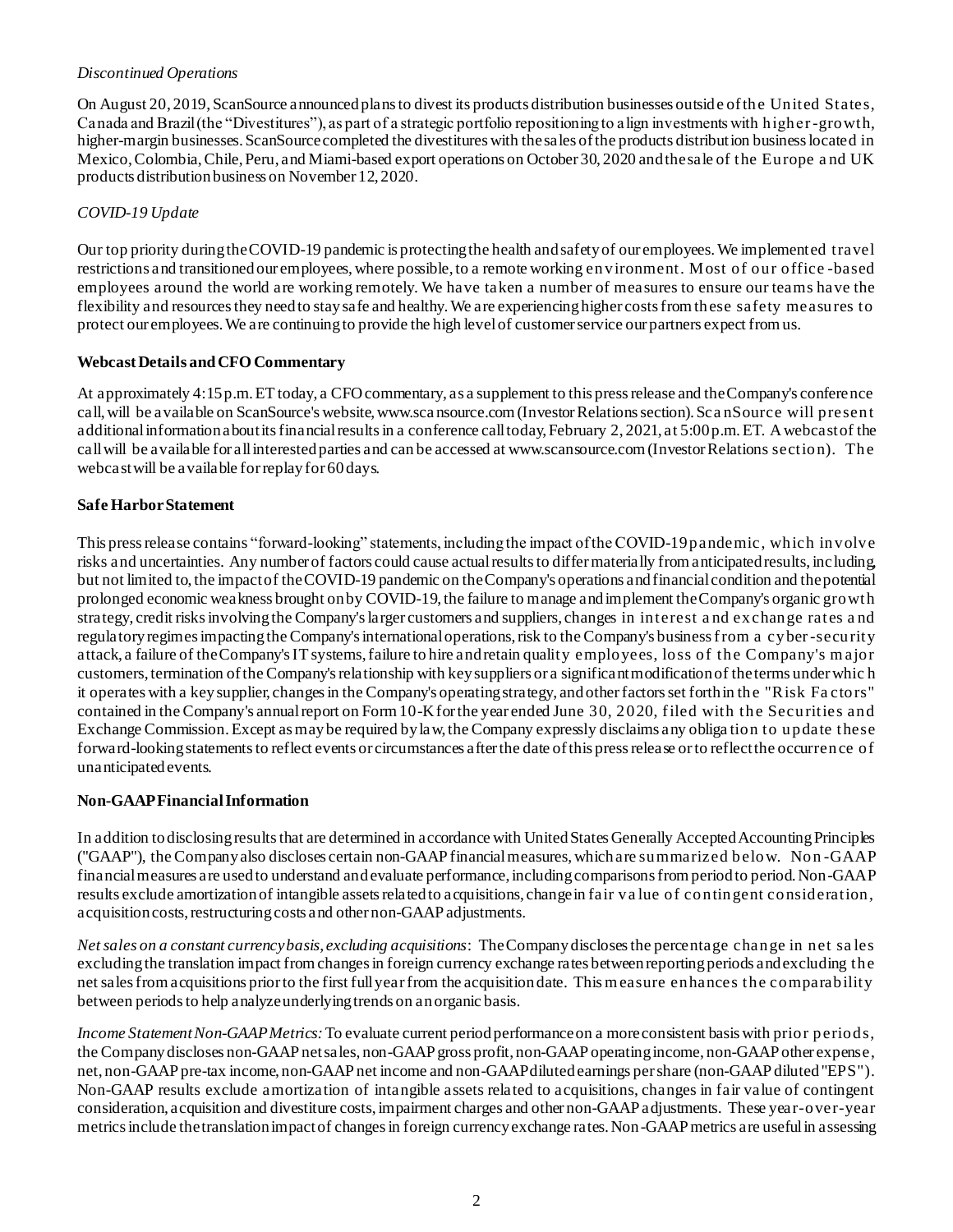and understanding the Company's operating performance, especially when comparing results with previous periods or forecasting performance for future periods.

*Return on invested capital ("ROIC"):* ROIC assists management in comparing the Company's performance over various reporting periods on a consistent basis because it removes from our operating results the impact of items that do not reflect our core operating performance. We believe the calculation of ROIC provides useful information to investors and is an a dditional relevant comparison of our performance. ROIC is calculated as adjusted EBITDA over invested capital. Adjusted earnings before interest expense, income taxes, depreciation and amortization ("Adjusted EBITDA") excludes the change in fair value of contingent consideration, in addition to other non-GAAP adjustments. Invested capital is defined as average equity plus average daily funded interest-bearing debt for the period. Management believes the calculation of ROIC provides useful information to investors and is an additional relevant comparison of the Company's performance during the year.

These non-GAAP financial measures have limitations as analytical tools, and the non -GAAP f inancial m easures that the Company reports may not be comparable to similarly titled amounts reported by other companies. Analysis of results and outlook on a non-GAAP basis should be considered in addition to, and not in substitution for or as superior to, measurements of financial performance prepared in accordance with GAAP. A reconciliation of the Company's non-GAAP financial information to GAAP is set forth in the Supplementary Information (Unaudited) below.

#### **About ScanSource, Inc.**

ScanSource, Inc. (NASDAQ: SCSC) is at the center of the technology solution delivery channel, connecting businesses and providing solutions for their complex needs. ScanSource sells through multiple, specialized routes-to-market with digita l, physical and services offerings from the world's leading suppliers of point-of-sale (POS), payments, barcode, physical security, unified communications and collaboration, telecom and cloud services. ScanSource enables its sales partners to create, deliver and manage solutions for end-customers across almost every vertical market. Founded in 1992 and headquartered in Greenville, South Carolina, ScanSource was named one of the Best Places to Work in South Carolina and on *FORTUNE* magazine's 2020 List of World's Most Admired Companies. ScanSource ranks #654 on the Fortune 1000. For more information, visit www.scansource.com.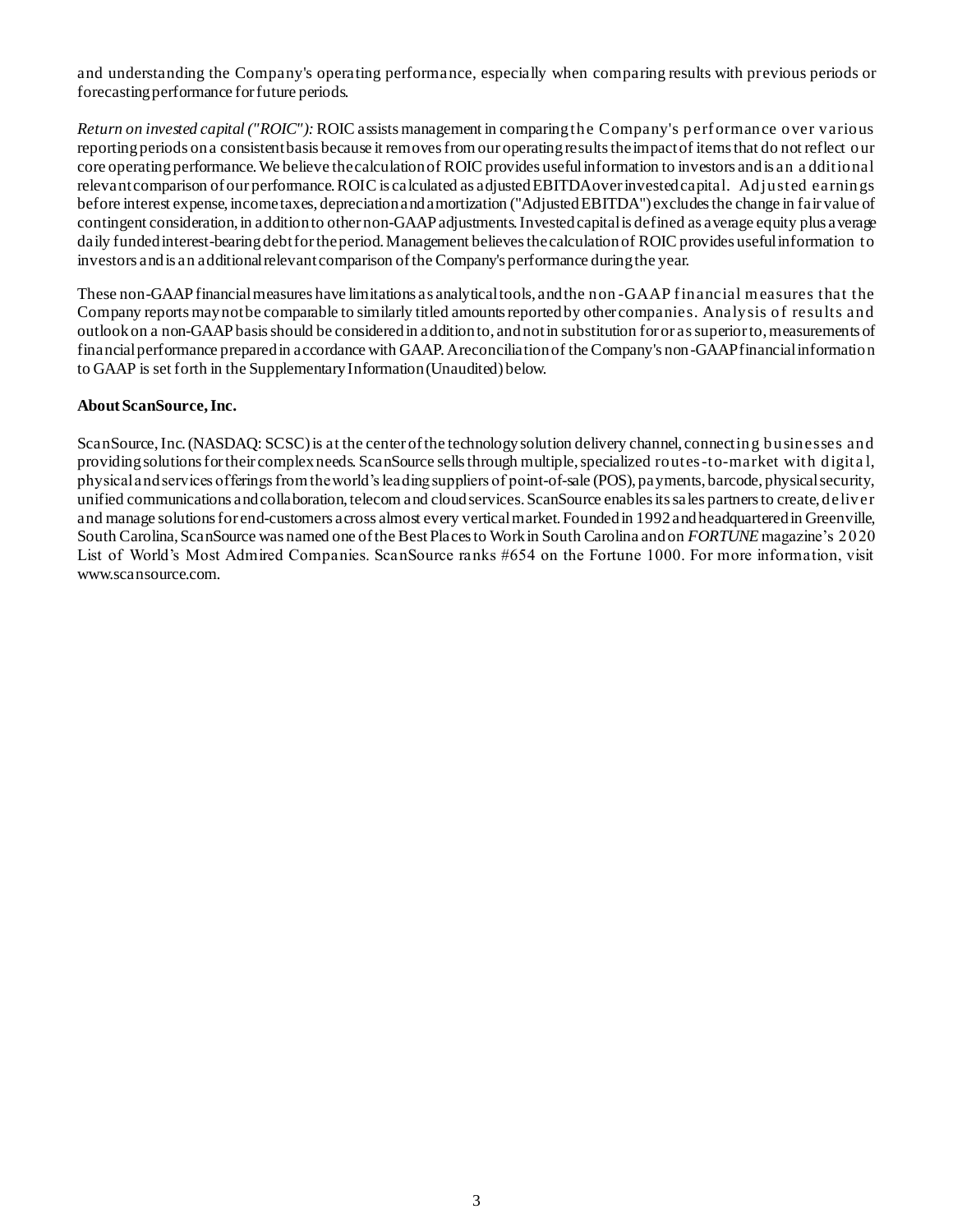### **ScanSource, Inc. and Subsidiaries Condensed Consolidated Balance Sheets (Unaudited) (in thousands)**

| <b>Assets</b><br>Current assets:<br>\$<br>67,187<br>\$<br>Cash and cash equivalents<br>29,485<br>Accounts receivable, less a llowance of \$21,805 at December 31, 2020<br>534,583<br>443,185<br>and \$21,906 at December 31, 2019<br>Inventories<br>421,003<br>454,885<br>Prepaid expenses and other current assets<br>96,358<br>94,681<br>Current assets held for sale<br>181,231<br>1,119,131<br>1,203,467<br>Total current assets<br>Property and equipment, net<br>48,183<br>55,641<br>Goodwill<br>217,956<br>214,288<br>114,208<br>121,547<br>Identifiable intangible assets, net<br>Deferred incometaxes<br>25,619<br>24,630<br>72,022<br>72,521<br>Other non-current assets<br>\$<br>1,597,119<br>1,692,094<br>$\mathsf{\$}$<br>Totalassets<br>Liabilities and Shareholders' Equity<br>Current liabilities:<br>\$<br>$\mathcal{S}$<br>589,292<br>454,240<br>Accounts payable<br>Accrued expenses and other current liabilities<br>91,592<br>76,686<br>Current portion of contingent consideration<br>46,334<br>Income taxes payable<br>859<br>5,886<br>Current portion of long-term debt<br>7,843<br>7,839<br>Current liabilities held for sale<br>128,022<br>689,586<br>719,007<br>Total current liabilities<br>Deferred incometaxes<br>4,273<br>3,884<br>Long-term debt, net of current portion<br>139,081<br>143,175<br>Borrowings under revolving credit facility<br>5,000<br>67,714<br>Other long-term liabilities<br>77,040<br>80,068<br>914,980<br>1,013,848<br><b>Total</b> liabilities<br>Commitments and contingencies<br>Shareholders' equity:<br>Preferred stock, no par value; 3,000,000 shares authorized, none issued<br>Common stock, no par value; 45,000,000 shares authorized, 25,451,640 and<br>25,361,298 shares issued and outstanding at December 31, 2020 and June 30,<br>2020, respectively<br>65,924<br>63,765<br>Retained earnings<br>721,263<br>747,276<br>(105, 048)<br>Accumulated other comprehensive loss<br>(132,795)<br>682,139<br>678,246<br>Total shareholders' equity |                                            | <b>December 31, 2020</b> | June 30, 2020*  |
|-------------------------------------------------------------------------------------------------------------------------------------------------------------------------------------------------------------------------------------------------------------------------------------------------------------------------------------------------------------------------------------------------------------------------------------------------------------------------------------------------------------------------------------------------------------------------------------------------------------------------------------------------------------------------------------------------------------------------------------------------------------------------------------------------------------------------------------------------------------------------------------------------------------------------------------------------------------------------------------------------------------------------------------------------------------------------------------------------------------------------------------------------------------------------------------------------------------------------------------------------------------------------------------------------------------------------------------------------------------------------------------------------------------------------------------------------------------------------------------------------------------------------------------------------------------------------------------------------------------------------------------------------------------------------------------------------------------------------------------------------------------------------------------------------------------------------------------------------------------------------------------------------------------------------------------------------------------------------------------------------------------------|--------------------------------------------|--------------------------|-----------------|
|                                                                                                                                                                                                                                                                                                                                                                                                                                                                                                                                                                                                                                                                                                                                                                                                                                                                                                                                                                                                                                                                                                                                                                                                                                                                                                                                                                                                                                                                                                                                                                                                                                                                                                                                                                                                                                                                                                                                                                                                                   |                                            |                          |                 |
|                                                                                                                                                                                                                                                                                                                                                                                                                                                                                                                                                                                                                                                                                                                                                                                                                                                                                                                                                                                                                                                                                                                                                                                                                                                                                                                                                                                                                                                                                                                                                                                                                                                                                                                                                                                                                                                                                                                                                                                                                   |                                            |                          |                 |
|                                                                                                                                                                                                                                                                                                                                                                                                                                                                                                                                                                                                                                                                                                                                                                                                                                                                                                                                                                                                                                                                                                                                                                                                                                                                                                                                                                                                                                                                                                                                                                                                                                                                                                                                                                                                                                                                                                                                                                                                                   |                                            |                          |                 |
|                                                                                                                                                                                                                                                                                                                                                                                                                                                                                                                                                                                                                                                                                                                                                                                                                                                                                                                                                                                                                                                                                                                                                                                                                                                                                                                                                                                                                                                                                                                                                                                                                                                                                                                                                                                                                                                                                                                                                                                                                   |                                            |                          |                 |
|                                                                                                                                                                                                                                                                                                                                                                                                                                                                                                                                                                                                                                                                                                                                                                                                                                                                                                                                                                                                                                                                                                                                                                                                                                                                                                                                                                                                                                                                                                                                                                                                                                                                                                                                                                                                                                                                                                                                                                                                                   |                                            |                          |                 |
|                                                                                                                                                                                                                                                                                                                                                                                                                                                                                                                                                                                                                                                                                                                                                                                                                                                                                                                                                                                                                                                                                                                                                                                                                                                                                                                                                                                                                                                                                                                                                                                                                                                                                                                                                                                                                                                                                                                                                                                                                   |                                            |                          |                 |
|                                                                                                                                                                                                                                                                                                                                                                                                                                                                                                                                                                                                                                                                                                                                                                                                                                                                                                                                                                                                                                                                                                                                                                                                                                                                                                                                                                                                                                                                                                                                                                                                                                                                                                                                                                                                                                                                                                                                                                                                                   |                                            |                          |                 |
|                                                                                                                                                                                                                                                                                                                                                                                                                                                                                                                                                                                                                                                                                                                                                                                                                                                                                                                                                                                                                                                                                                                                                                                                                                                                                                                                                                                                                                                                                                                                                                                                                                                                                                                                                                                                                                                                                                                                                                                                                   |                                            |                          |                 |
|                                                                                                                                                                                                                                                                                                                                                                                                                                                                                                                                                                                                                                                                                                                                                                                                                                                                                                                                                                                                                                                                                                                                                                                                                                                                                                                                                                                                                                                                                                                                                                                                                                                                                                                                                                                                                                                                                                                                                                                                                   |                                            |                          |                 |
|                                                                                                                                                                                                                                                                                                                                                                                                                                                                                                                                                                                                                                                                                                                                                                                                                                                                                                                                                                                                                                                                                                                                                                                                                                                                                                                                                                                                                                                                                                                                                                                                                                                                                                                                                                                                                                                                                                                                                                                                                   |                                            |                          |                 |
|                                                                                                                                                                                                                                                                                                                                                                                                                                                                                                                                                                                                                                                                                                                                                                                                                                                                                                                                                                                                                                                                                                                                                                                                                                                                                                                                                                                                                                                                                                                                                                                                                                                                                                                                                                                                                                                                                                                                                                                                                   |                                            |                          |                 |
|                                                                                                                                                                                                                                                                                                                                                                                                                                                                                                                                                                                                                                                                                                                                                                                                                                                                                                                                                                                                                                                                                                                                                                                                                                                                                                                                                                                                                                                                                                                                                                                                                                                                                                                                                                                                                                                                                                                                                                                                                   |                                            |                          |                 |
|                                                                                                                                                                                                                                                                                                                                                                                                                                                                                                                                                                                                                                                                                                                                                                                                                                                                                                                                                                                                                                                                                                                                                                                                                                                                                                                                                                                                                                                                                                                                                                                                                                                                                                                                                                                                                                                                                                                                                                                                                   |                                            |                          |                 |
|                                                                                                                                                                                                                                                                                                                                                                                                                                                                                                                                                                                                                                                                                                                                                                                                                                                                                                                                                                                                                                                                                                                                                                                                                                                                                                                                                                                                                                                                                                                                                                                                                                                                                                                                                                                                                                                                                                                                                                                                                   |                                            |                          |                 |
|                                                                                                                                                                                                                                                                                                                                                                                                                                                                                                                                                                                                                                                                                                                                                                                                                                                                                                                                                                                                                                                                                                                                                                                                                                                                                                                                                                                                                                                                                                                                                                                                                                                                                                                                                                                                                                                                                                                                                                                                                   |                                            |                          |                 |
|                                                                                                                                                                                                                                                                                                                                                                                                                                                                                                                                                                                                                                                                                                                                                                                                                                                                                                                                                                                                                                                                                                                                                                                                                                                                                                                                                                                                                                                                                                                                                                                                                                                                                                                                                                                                                                                                                                                                                                                                                   |                                            |                          |                 |
|                                                                                                                                                                                                                                                                                                                                                                                                                                                                                                                                                                                                                                                                                                                                                                                                                                                                                                                                                                                                                                                                                                                                                                                                                                                                                                                                                                                                                                                                                                                                                                                                                                                                                                                                                                                                                                                                                                                                                                                                                   |                                            |                          |                 |
|                                                                                                                                                                                                                                                                                                                                                                                                                                                                                                                                                                                                                                                                                                                                                                                                                                                                                                                                                                                                                                                                                                                                                                                                                                                                                                                                                                                                                                                                                                                                                                                                                                                                                                                                                                                                                                                                                                                                                                                                                   |                                            |                          |                 |
|                                                                                                                                                                                                                                                                                                                                                                                                                                                                                                                                                                                                                                                                                                                                                                                                                                                                                                                                                                                                                                                                                                                                                                                                                                                                                                                                                                                                                                                                                                                                                                                                                                                                                                                                                                                                                                                                                                                                                                                                                   |                                            |                          |                 |
|                                                                                                                                                                                                                                                                                                                                                                                                                                                                                                                                                                                                                                                                                                                                                                                                                                                                                                                                                                                                                                                                                                                                                                                                                                                                                                                                                                                                                                                                                                                                                                                                                                                                                                                                                                                                                                                                                                                                                                                                                   |                                            |                          |                 |
|                                                                                                                                                                                                                                                                                                                                                                                                                                                                                                                                                                                                                                                                                                                                                                                                                                                                                                                                                                                                                                                                                                                                                                                                                                                                                                                                                                                                                                                                                                                                                                                                                                                                                                                                                                                                                                                                                                                                                                                                                   |                                            |                          |                 |
|                                                                                                                                                                                                                                                                                                                                                                                                                                                                                                                                                                                                                                                                                                                                                                                                                                                                                                                                                                                                                                                                                                                                                                                                                                                                                                                                                                                                                                                                                                                                                                                                                                                                                                                                                                                                                                                                                                                                                                                                                   |                                            |                          |                 |
|                                                                                                                                                                                                                                                                                                                                                                                                                                                                                                                                                                                                                                                                                                                                                                                                                                                                                                                                                                                                                                                                                                                                                                                                                                                                                                                                                                                                                                                                                                                                                                                                                                                                                                                                                                                                                                                                                                                                                                                                                   |                                            |                          |                 |
|                                                                                                                                                                                                                                                                                                                                                                                                                                                                                                                                                                                                                                                                                                                                                                                                                                                                                                                                                                                                                                                                                                                                                                                                                                                                                                                                                                                                                                                                                                                                                                                                                                                                                                                                                                                                                                                                                                                                                                                                                   |                                            |                          |                 |
|                                                                                                                                                                                                                                                                                                                                                                                                                                                                                                                                                                                                                                                                                                                                                                                                                                                                                                                                                                                                                                                                                                                                                                                                                                                                                                                                                                                                                                                                                                                                                                                                                                                                                                                                                                                                                                                                                                                                                                                                                   |                                            |                          |                 |
|                                                                                                                                                                                                                                                                                                                                                                                                                                                                                                                                                                                                                                                                                                                                                                                                                                                                                                                                                                                                                                                                                                                                                                                                                                                                                                                                                                                                                                                                                                                                                                                                                                                                                                                                                                                                                                                                                                                                                                                                                   |                                            |                          |                 |
|                                                                                                                                                                                                                                                                                                                                                                                                                                                                                                                                                                                                                                                                                                                                                                                                                                                                                                                                                                                                                                                                                                                                                                                                                                                                                                                                                                                                                                                                                                                                                                                                                                                                                                                                                                                                                                                                                                                                                                                                                   |                                            |                          |                 |
|                                                                                                                                                                                                                                                                                                                                                                                                                                                                                                                                                                                                                                                                                                                                                                                                                                                                                                                                                                                                                                                                                                                                                                                                                                                                                                                                                                                                                                                                                                                                                                                                                                                                                                                                                                                                                                                                                                                                                                                                                   |                                            |                          |                 |
|                                                                                                                                                                                                                                                                                                                                                                                                                                                                                                                                                                                                                                                                                                                                                                                                                                                                                                                                                                                                                                                                                                                                                                                                                                                                                                                                                                                                                                                                                                                                                                                                                                                                                                                                                                                                                                                                                                                                                                                                                   |                                            |                          |                 |
|                                                                                                                                                                                                                                                                                                                                                                                                                                                                                                                                                                                                                                                                                                                                                                                                                                                                                                                                                                                                                                                                                                                                                                                                                                                                                                                                                                                                                                                                                                                                                                                                                                                                                                                                                                                                                                                                                                                                                                                                                   |                                            |                          |                 |
|                                                                                                                                                                                                                                                                                                                                                                                                                                                                                                                                                                                                                                                                                                                                                                                                                                                                                                                                                                                                                                                                                                                                                                                                                                                                                                                                                                                                                                                                                                                                                                                                                                                                                                                                                                                                                                                                                                                                                                                                                   |                                            |                          |                 |
|                                                                                                                                                                                                                                                                                                                                                                                                                                                                                                                                                                                                                                                                                                                                                                                                                                                                                                                                                                                                                                                                                                                                                                                                                                                                                                                                                                                                                                                                                                                                                                                                                                                                                                                                                                                                                                                                                                                                                                                                                   |                                            |                          |                 |
|                                                                                                                                                                                                                                                                                                                                                                                                                                                                                                                                                                                                                                                                                                                                                                                                                                                                                                                                                                                                                                                                                                                                                                                                                                                                                                                                                                                                                                                                                                                                                                                                                                                                                                                                                                                                                                                                                                                                                                                                                   |                                            |                          |                 |
|                                                                                                                                                                                                                                                                                                                                                                                                                                                                                                                                                                                                                                                                                                                                                                                                                                                                                                                                                                                                                                                                                                                                                                                                                                                                                                                                                                                                                                                                                                                                                                                                                                                                                                                                                                                                                                                                                                                                                                                                                   |                                            |                          |                 |
|                                                                                                                                                                                                                                                                                                                                                                                                                                                                                                                                                                                                                                                                                                                                                                                                                                                                                                                                                                                                                                                                                                                                                                                                                                                                                                                                                                                                                                                                                                                                                                                                                                                                                                                                                                                                                                                                                                                                                                                                                   | Total liabilities and shareholders' equity | \$<br>1,597,119          | \$<br>1,692,094 |

\*Derived from audited financial statements.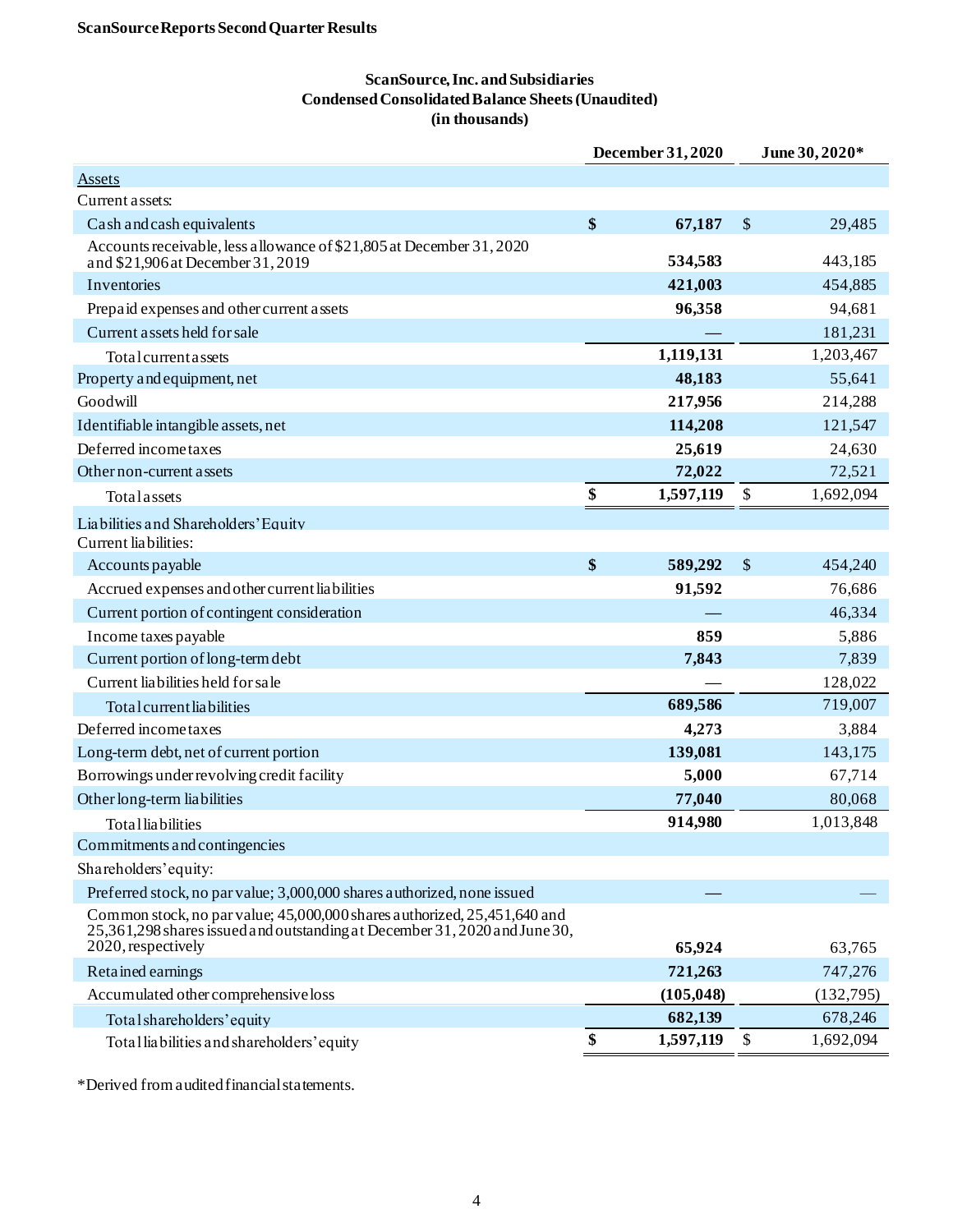### **ScanSource, Inc. and Subsidiaries Condensed Consolidated Income Statements (Unaudited) (in thousands, except per share data)**

|                                                                 |                           | <b>Quarter</b> ended<br>December 31, |           | Six months ended<br>December 31, |                           |             |  |  |
|-----------------------------------------------------------------|---------------------------|--------------------------------------|-----------|----------------------------------|---------------------------|-------------|--|--|
|                                                                 | 2020                      |                                      | 2019      | 2020                             |                           | 2019        |  |  |
| Net sales                                                       | \$810,897                 |                                      | \$823,999 | \$1,568,238                      |                           | \$1,666,700 |  |  |
| Cost of goods sold                                              | 724,854                   |                                      | 725,680   | 1,401,415                        |                           | 1,469,856   |  |  |
| Gross profit                                                    | 86,043                    |                                      | 98,319    | 166,823                          |                           | 196,844     |  |  |
| Selling, general and administrative expenses                    | 60,470                    |                                      | 67,840    | 122,580                          |                           | 136,371     |  |  |
| Depreciation expense                                            | 3,097                     |                                      | 3,161     | 6,494                            |                           | 6,462       |  |  |
| Intangible amortization expense                                 | 4,862                     |                                      | 5,310     | 9,716                            |                           | 9,848       |  |  |
| Restructuring and other charges                                 | 484                       |                                      | 266       | 8,753                            |                           | 435         |  |  |
| Change in fair value of contingent consideration                |                           |                                      | 3,176     | 516                              |                           | 5,649       |  |  |
| Operating income                                                | 17,130                    |                                      | 18,566    | 18,764                           |                           | 38,079      |  |  |
| Interest expense                                                | 1,796                     |                                      | 3,312     | 3,709                            |                           | 6,629       |  |  |
| Interest income                                                 | (531)                     |                                      | (740)     | (1, 011)                         |                           | (1,548)     |  |  |
| Other expense (income), net                                     | 121                       |                                      | (39)      | 484                              |                           | 336         |  |  |
| Income before income taxes                                      | 15,744                    |                                      | 16,033    | 15,582                           |                           | 32,662      |  |  |
| Provision for income taxes                                      | 4,683                     |                                      | 4,407     | 4,636                            |                           | 8,745       |  |  |
| Net income from continuing operations                           | 11,061                    |                                      | 11,626    | 10,946                           |                           | 23,917      |  |  |
| Net loss from discontinued operations                           | (25, 255)                 |                                      | (260)     | (36,959)                         |                           | (1,021)     |  |  |
| Net (loss) income                                               | (14, 194)                 | \$                                   | 11,366    | \$<br>(26, 013)                  | \$                        | 22,896      |  |  |
| Per share data:                                                 |                           |                                      |           |                                  |                           |             |  |  |
|                                                                 |                           |                                      |           |                                  |                           |             |  |  |
| Net income from continuing operations per common share, basic   | $\boldsymbol{\$}$<br>0.44 | $\mathcal{S}$                        | 0.46      | \$<br>0.43                       | \$                        | 0.94        |  |  |
| Net loss from discontinued operations per common share, basic   | (1.00)                    |                                      | (0.01)    | (1.46)                           |                           | (0.04)      |  |  |
| Net (loss) income per common share, basic                       | \$<br>(0.56)              | $\sqrt$                              | 0.45      | \$<br>(1.03)                     | $\boldsymbol{\mathsf{S}}$ | 0.90        |  |  |
| Weighted-average shares outstanding, basic                      | 25,395                    |                                      | 25,274    | 25,378                           |                           | 25,407      |  |  |
|                                                                 |                           |                                      |           |                                  |                           |             |  |  |
| Net income from continuing operations per common share, diluted | \$<br>0.43                | $\boldsymbol{\mathsf{S}}$            | 0.46      | \$<br>0.43                       | \$                        | 0.94        |  |  |
| Net loss from discontinued operations per common share, diluted | (0.99)                    |                                      | (0.01)    | (1.45)                           |                           | (0.04)      |  |  |
| Net (loss) income per common share, diluted                     | (0.56)                    | \$                                   | 0.45      | \$<br>(1.02)                     | \$                        | 0.90        |  |  |
| Weighted-average shares outstanding, diluted                    | 25,475                    |                                      | 25,358    | 25,458                           |                           | 25,488      |  |  |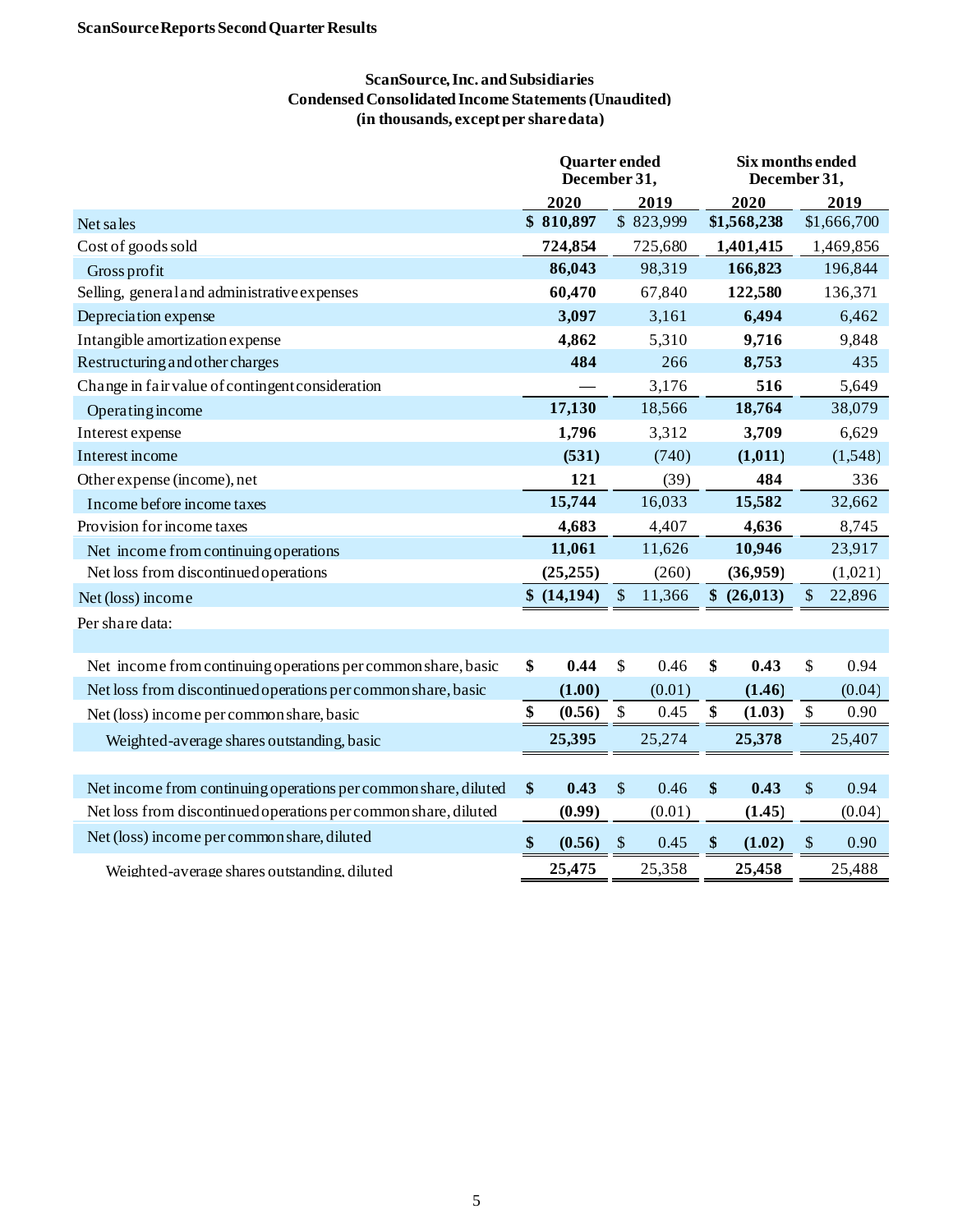## **ScanSource, Inc. and Subsidiaries Condensed Consolidated Statements of Cash Flows (Unaudited) (in thousands)**

|                                                                                                               | Six months ended December 31, |             |    |             |
|---------------------------------------------------------------------------------------------------------------|-------------------------------|-------------|----|-------------|
|                                                                                                               |                               | 2020        |    | 2019        |
| Cash flows from operating activities:                                                                         |                               |             |    |             |
| Net (loss) income                                                                                             | \$                            | (26, 013)   | \$ | 22,896      |
| Net loss from discontinued operations                                                                         |                               | (36,959)    |    | (1,021)     |
| Net income from continuing operations                                                                         |                               | 10,946      |    | 23,917      |
| Adjustments to reconcile net income to net cash provided by operating activities of<br>continuing operations: |                               |             |    |             |
| Depreciation and amortization                                                                                 |                               | 17,059      |    | 17,599      |
| Amortization of debt issue costs                                                                              |                               | 209         |    | 209         |
| Provision for doubtful accounts                                                                               |                               | (180)       |    | 1,101       |
| Share-based compensation                                                                                      |                               | 3,174       |    | 2,817       |
| Deferred incometaxes                                                                                          |                               | (694)       |    | (344)       |
| Change in fair value of contingent consideration                                                              |                               | 516         |    | 5,649       |
| Contingent consideration payments excess                                                                      |                               | (5, 457)    |    | (3,050)     |
| Finance lease interest                                                                                        |                               | 70          |    | 39          |
| Changes in operating assets and liabilities, net of acquisitions:                                             |                               |             |    |             |
| Accounts receivable                                                                                           |                               | (86,683)    |    | 8,101       |
| Inventories                                                                                                   |                               | 35,124      |    | (69, 384)   |
| Prepaid expenses and other assets                                                                             |                               | 2,256       |    | (1,748)     |
| Other non-current assets                                                                                      |                               | 1,328       |    | (8,972)     |
| Accounts payable                                                                                              |                               | 132,074     |    | 97,962      |
| Accrued expenses and other liabilities                                                                        |                               | 11,150      |    | 12,094      |
| Income taxes payable                                                                                          |                               | (5,218)     |    | (3,256)     |
| Net cash provided by operating activities of continuing operations                                            |                               | 115,674     |    | 82,734      |
| Cash flows from investing activities of continuing operations:                                                |                               |             |    |             |
| Capital expenditures                                                                                          |                               | (1, 454)    |    | (2,732)     |
| Cash paid for business acquisitions, net of cash acquired                                                     |                               |             |    | (48,930)    |
| Proceeds from the sale of net assets of discontinued operations                                               |                               | 34,356      |    |             |
| Net cash provided by (used in) investing activities of continuing operations                                  |                               | 32,902      |    | (51,662)    |
| Cash flows from financing activities of continuing operations:                                                |                               |             |    |             |
| Borrowings on revolving credit, net of expenses                                                               |                               | 959,848     |    | 1,022,403   |
| Repayments on revolving credit, net of expenses                                                               |                               | (1,022,561) |    | (1,066,890) |
| Borrowings on long-term debt, net                                                                             |                               | (4,089)     |    | (2,210)     |
| Repayments of finance lease obligations                                                                       |                               | (652)       |    | (1, 115)    |
| Contingent consideration payments                                                                             |                               | (41,393)    |    | (35, 481)   |
| Exercise of stock options                                                                                     |                               |             |    | 720         |
| Taxes paid on settlement of equity awards                                                                     |                               | (1,036)     |    | (1, 354)    |
| Repurchase of common stock                                                                                    |                               |             |    | (6,077)     |
| Net cash used in financing activities of continuing operations                                                |                               | (109, 883)  |    | (90,004)    |

### **ScanSource, Inc. and Subsidiaries**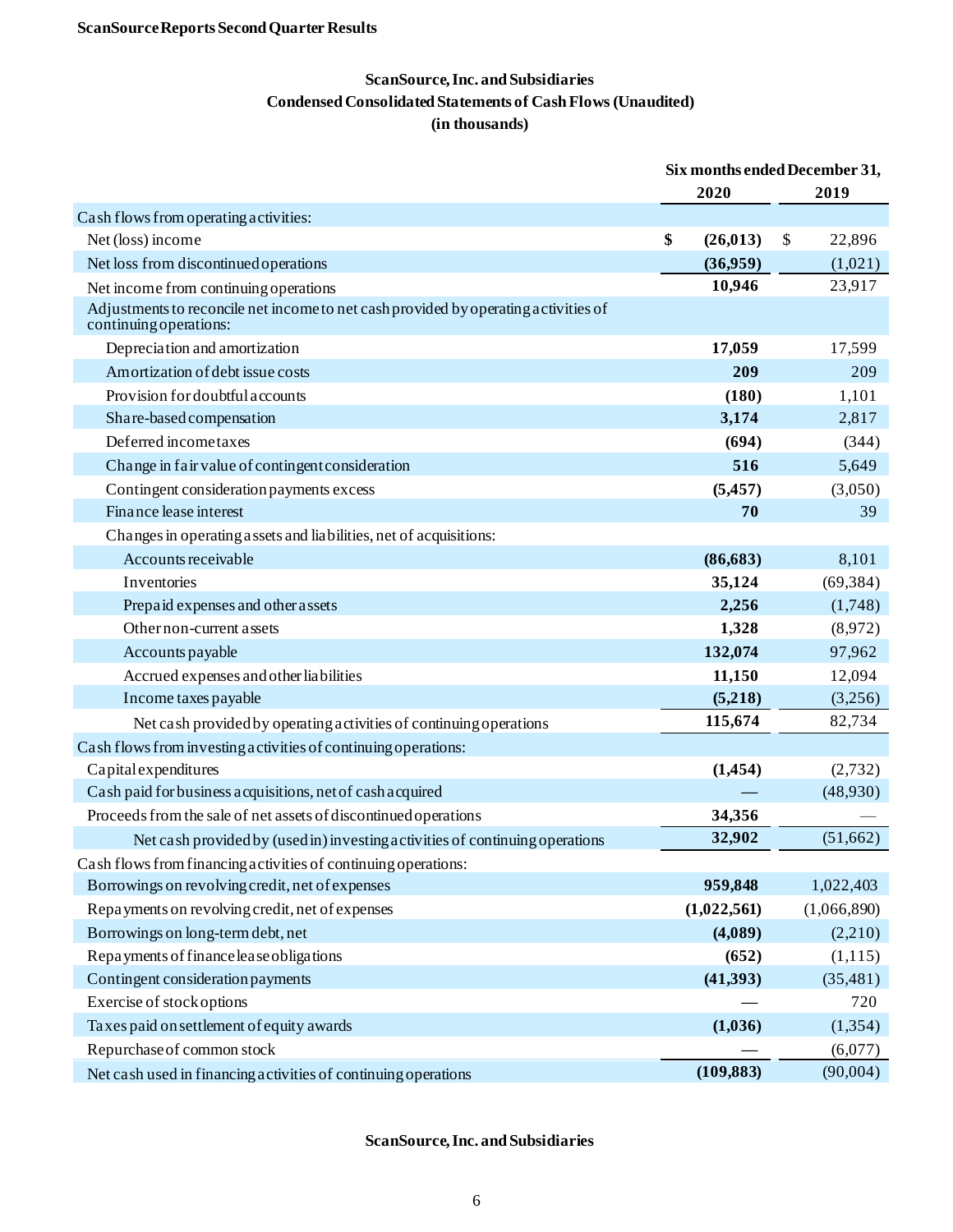## **Condensed Consolidated Statements of Cash Flows (Unaudited), continued (in thousands)**

| Cash flows from discontinued operations:                                             |   |           |   |        |
|--------------------------------------------------------------------------------------|---|-----------|---|--------|
| Net cash flows provided by operating activities of discontinued operations           |   | 21,704    |   | 35,326 |
| Net cash flows used in investing activities of discontinued operations               |   | (58)      |   | (8)    |
| Net cash flows (used in) provided by financing activities of discontinued operations |   | (29, 494) |   | 42,057 |
| Net cash flows provided by discontinued operations                                   |   | (7, 848)  |   | 77,375 |
| Effect of exchange rate changes on cash and cash equivalents                         |   | 1,887     |   | (256)  |
| Increase in cash and cash equivalents                                                |   | 32,732    |   | 18,187 |
| Consolidated cash and cash equivalents at beginning of period                        |   | 34,455    |   | 23,818 |
| Consolidated cash and cash equivalents at end of period                              |   | 67,187    |   | 42,005 |
| Cash and cash equivalents of discontinued operations                                 |   |           |   | 3,232  |
| Cash and cash equivalents of continuing operations                                   | S | 67.187    | ж | 38,773 |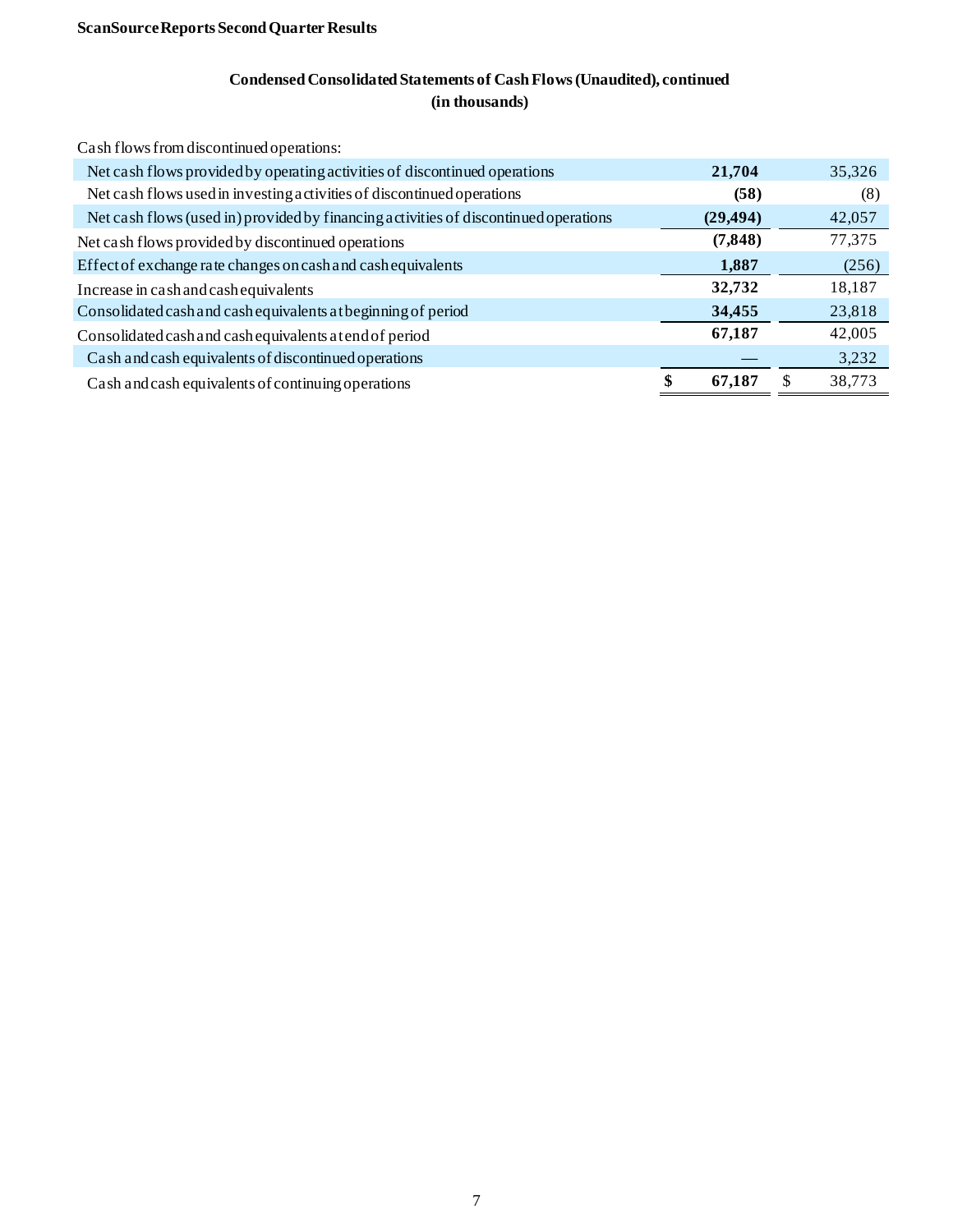#### **ScanSource, Inc. and Subsidiaries Supplementary Information (Unaudited) (in thousands, except percentages)**

#### **Non-GAAP Financial Information:**

|                                                                    | <b>Quarter ended December 31,</b> |    |           |  |  |  |
|--------------------------------------------------------------------|-----------------------------------|----|-----------|--|--|--|
|                                                                    | 2020                              |    | 2019      |  |  |  |
| Return on invested capital ratio (ROIC), annualized (a)            | 12.4 %                            |    | 9.9%      |  |  |  |
|                                                                    |                                   |    |           |  |  |  |
| Reconciliation of net income to EBITDA:                            |                                   |    |           |  |  |  |
| Net income from continuing operations (GAAP)                       | \$<br>11,061                      | \$ | 11,626    |  |  |  |
| Plus: Interest expense                                             | 1,796                             |    | 3,312     |  |  |  |
| Plus: Income taxes                                                 | 4,683                             |    | 4,407     |  |  |  |
| Plus: Depreciation and amortization                                | 8,349                             |    | 9,081     |  |  |  |
| EBITDA(non-GAAP)                                                   | 25,889                            |    | 28,426    |  |  |  |
| Plus: Change in fair value of contingent consideration             |                                   |    | 3,176     |  |  |  |
| Plus: Acquisition and divestiture costs <sup>(b)</sup>             | 1,359                             |    | 1,151     |  |  |  |
| Plus: Restructuring costs                                          | 484                               |    | 266       |  |  |  |
| Adjusted EBITDA (numerator for ROIC) (non-GAAP)                    | \$<br>27,732                      | \$ | 33,019    |  |  |  |
|                                                                    |                                   |    |           |  |  |  |
| <b>Invested Capital Calculations:</b>                              |                                   |    |           |  |  |  |
| Equity – beginning of the period                                   | \$<br>671,227                     | \$ | 905,751   |  |  |  |
| Equity – end of the period                                         | 682,139                           |    | 927,580   |  |  |  |
| Plus: Change in fair value of contingent consideration, net of tax |                                   |    | 2,401     |  |  |  |
| Plus: Acquisition and divestiture costs <sup>(b)</sup>             | 1,359                             |    | 1,151     |  |  |  |
| Plus: Restructuring, net of tax                                    | 366                               |    | 196       |  |  |  |
| Plus: Discontinued operations net loss                             | 25,255                            |    | 260       |  |  |  |
| Average equity                                                     | 690,173                           |    | 918,670   |  |  |  |
| Average funded debt <sup>(c)</sup>                                 | 198,620                           |    | 411,614   |  |  |  |
| Invested capital (denominator for ROIC) (non-GAAP)                 | \$<br>888,793                     | \$ | 1,330,284 |  |  |  |

(a) The annualized EBITDA amount is divided by days in the quarter times 365 days per year, or 366 days for leap year. There were 92 days in the current and prior-year quarter.

(b) Acquisition and divestiture costs are generally nondeductible for tax purposes.

(c) Average funded debt, which includes both continuing and discontinued operations, is calculated as the average daily amounts outstanding on short-term and long-term interest-bearing debt.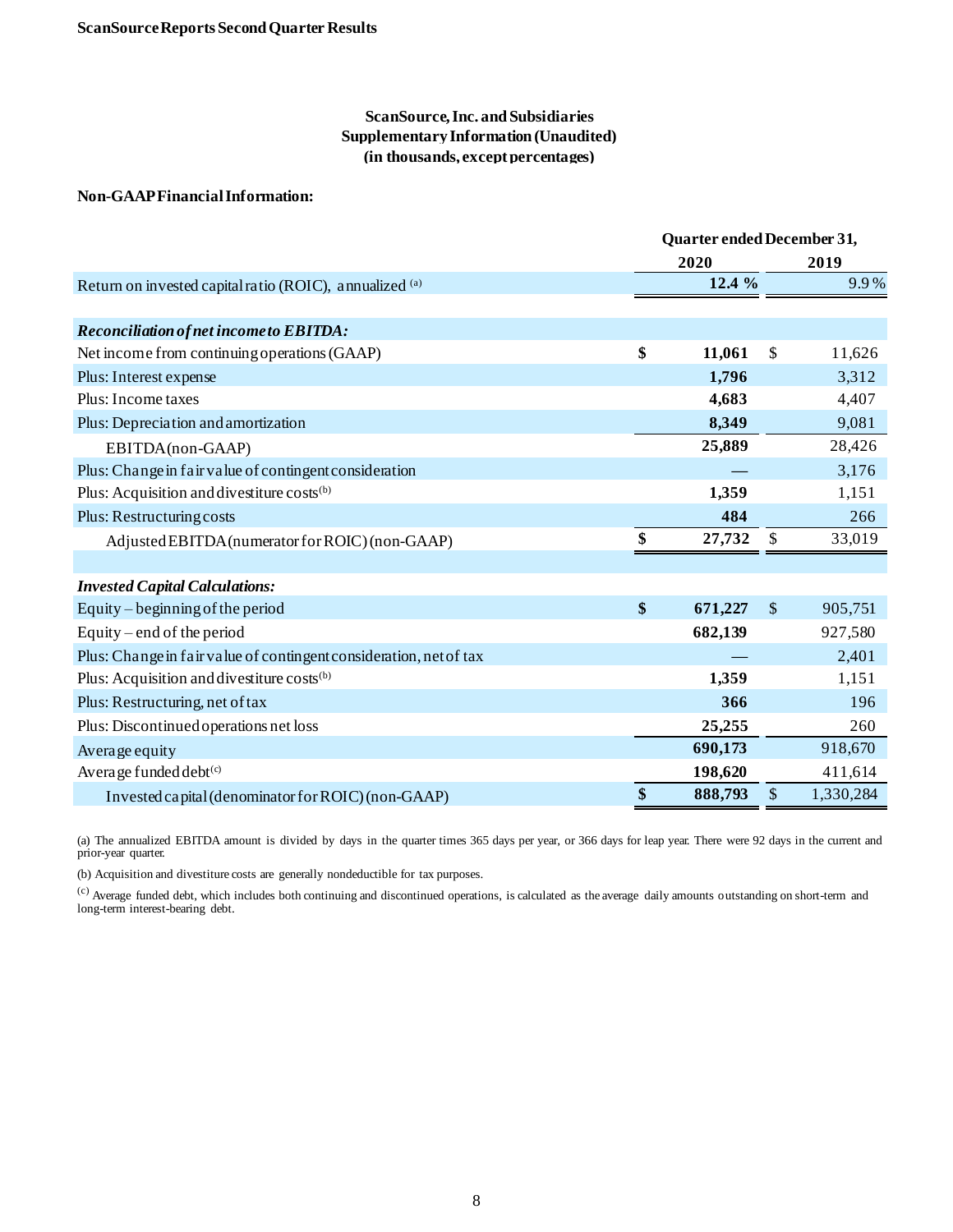#### **Net Sales by Segment:**

|                                                 |    | <b>Quarter ended December 31,</b> |                |         |           |
|-------------------------------------------------|----|-----------------------------------|----------------|---------|-----------|
|                                                 |    | 2020                              |                | 2019    | % Change  |
| Worldwide Barcode, Networking & Security:       |    |                                   | (in thousands) |         |           |
| Net sales, reported                             | \$ | 551,394                           | $\mathbb{S}$   | 575,001 | (4.1)%    |
| Foreign exchange impact <sup>(a)</sup>          |    | 7,903                             |                |         |           |
| Non-GAAP net sales, constant currency           | \$ | 559,297                           |                | 575,001 | (2.7)%    |
|                                                 |    |                                   |                |         |           |
| <b>Worldwide Communications &amp; Services:</b> |    |                                   |                |         |           |
| Net sales, reported                             | \$ | 259,503                           | \$             | 248,998 | 4.2%      |
| Foreign exchange impact <sup>(a)</sup>          |    | 19,882                            |                |         |           |
| Non-GAAP net sales, constant currency           |    | 279,385                           |                | 248.998 | 12.2%     |
|                                                 |    |                                   |                |         |           |
| Consolidated:                                   |    |                                   |                |         |           |
| Net sales, reported                             | \$ | 810,897                           | $\mathcal{S}$  | 823,999 | $(1.6)\%$ |
| Foreign exchange impact <sup>(a)</sup>          |    | 27,785                            |                |         |           |
| Non-GAAP net sales, constant currency           | \$ | 838,682                           |                | 823,999 | 1.8%      |

(a) Year-over-year net sales growth rate excluding the translation impact of changes in foreign currency exchange rates. Calculated by translating the net sales for the quarter ended December 31, 2020 into U.S. dollars using the average foreign exchange rates for the quarter ended December 31, 2019.

### **ScanSource, Inc. and Subsidiaries Supplementary Information (Unaudited)**

#### **Net Sales by Segment:**

|                                                 | Six months ended December 31, |                |               |           |           |  |  |  |  |  |  |
|-------------------------------------------------|-------------------------------|----------------|---------------|-----------|-----------|--|--|--|--|--|--|
|                                                 |                               | 2020           |               | 2019      | % Change  |  |  |  |  |  |  |
| Worldwide Barcode, Networking & Security:       |                               | (in thousands) |               |           |           |  |  |  |  |  |  |
| Net sales, reported                             | \$                            | 1,074,970      | <sup>\$</sup> | 1,156,188 | $(7.0)\%$ |  |  |  |  |  |  |
| Foreign exchange impact <sup>(a)</sup>          |                               | 15,626         |               |           |           |  |  |  |  |  |  |
| Non-GAAP net sales, constant currency           |                               | 1,090,596      |               | 1,156,188 | (5.7)%    |  |  |  |  |  |  |
|                                                 |                               |                |               |           |           |  |  |  |  |  |  |
| <b>Worldwide Communications &amp; Services:</b> |                               |                |               |           |           |  |  |  |  |  |  |
| Net sales, reported                             | \$                            | 493,268        | \$            | 510,512   | (3.4)%    |  |  |  |  |  |  |
| Foreign exchange impact <sup>(a)</sup>          |                               | 37,321         |               |           |           |  |  |  |  |  |  |
| Non-GAAP net sales, constant currency           |                               | 530,589        | \$            | 510,512   | 3.9%      |  |  |  |  |  |  |
|                                                 |                               |                |               |           |           |  |  |  |  |  |  |
| Consolidated:                                   |                               |                |               |           |           |  |  |  |  |  |  |
| Net sales, reported                             | \$                            | 1,568,238      | \$            | 1,666,700 | (5.9)%    |  |  |  |  |  |  |
| Foreign exchange impact <sup>(a)</sup>          |                               | 52,947         |               |           |           |  |  |  |  |  |  |
| Non-GAAP net sales, constant currency           | \$                            | 1,621,185      |               | 1.666.700 | (2.7)%    |  |  |  |  |  |  |

(a) Year-over-year net sales growth rate excluding the translation impact of changes in foreign currency exchange rates. Calculated by translating the net sales for the six months ended December 31, 2020 into U.S. dollars using the average foreign exchange rates for the six months ended December 31, 2019.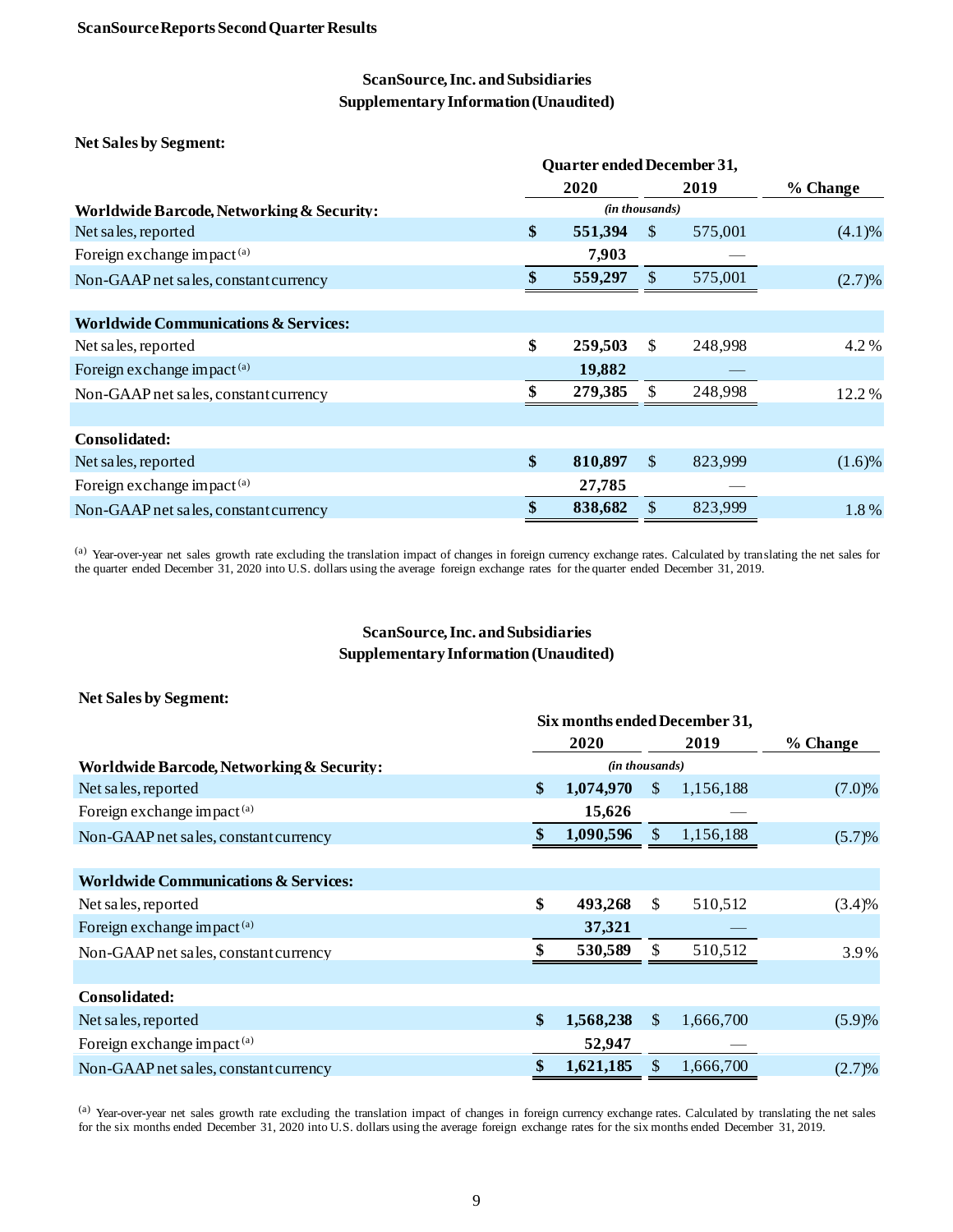**Net Sales by Geography:**

|                                        |                   | <b>Quarter ended December 31,</b> |               |         |           |
|----------------------------------------|-------------------|-----------------------------------|---------------|---------|-----------|
|                                        |                   | 2020                              |               | 2019    | % Change  |
| <b>United States and Canada:</b>       |                   | (in thousands)                    |               |         |           |
| Net sales, as reported                 | $\boldsymbol{\$}$ | 720,004                           | <sup>\$</sup> | 734,832 | $(2.0)\%$ |
|                                        |                   |                                   |               |         |           |
| International:                         |                   |                                   |               |         |           |
| Net sales, reported                    | \$                | 90,893                            | $\mathbb{S}$  | 89,167  | 1.9%      |
| Foreign exchange impact <sup>(a)</sup> |                   | 27,785                            |               |         |           |
| Non-GAAP net sales, constant currency  | \$                | 118,678                           | \$            | 89,167  | 33.1 %    |
|                                        |                   |                                   |               |         |           |
| Consolidated:                          |                   |                                   |               |         |           |
| Net sales, reported                    | \$                | 810,897                           | \$            | 823.999 | $(1.6)\%$ |
| Foreign exchange impact <sup>(a)</sup> |                   | 27,785                            |               |         |           |
| Non-GAAP net sales, constant currency  | \$                | 838,682                           |               | 823,999 | 1.8%      |

(a) Year-over-year net sales growth rate excluding the translation impact of changes in foreign currency exchange rates. Calculated by translating the net sales for the quarter ended December 31, 2020 into U.S. dollars using the average foreign exchange rates for the quarter ended December 31, 2019.

## **ScanSource, Inc. and Subsidiaries Supplementary Information (Unaudited)**

#### **Net Sales by Geography:**

|                                        |    | Six months ended December 31, |               |           |           |
|----------------------------------------|----|-------------------------------|---------------|-----------|-----------|
|                                        |    | 2020                          |               | 2019      | % Change  |
| <b>United States and Canada:</b>       |    | (in thousands)                |               |           |           |
| Net sales, as reported                 | \$ | 1,403,607                     | <sup>\$</sup> | 1,503,343 | $(6.6)$ % |
|                                        |    |                               |               |           |           |
| International:                         |    |                               |               |           |           |
| Net sales, reported                    | \$ | 164,631                       | <sup>\$</sup> | 163,357   | $0.8\%$   |
| Foreign exchange impact <sup>(a)</sup> |    | 52,947                        |               |           |           |
| Non-GAAP net sales, constant currency  | \$ | 217,578                       |               | 163,357   | 33.2%     |
|                                        |    |                               |               |           |           |
| Consolidated:                          |    |                               |               |           |           |
| Net sales, reported                    | \$ | 1,568,238                     | \$            | 1,666,700 | (5.9)%    |
| Foreign exchange impact <sup>(a)</sup> |    | 52,947                        |               |           |           |
| Non-GAAP net sales, constant currency  | \$ | 1,621,185                     |               | 1,666,700 | (2.7)%    |

(a) Year-over-year net sales growth rate excluding the translation impact of changes in foreign currency exchange rates. Calculated by translating the net sales for the six months ended December 31, 2020 into U.S. dollars using the average foreign exchange rates for the six months ended December 31, 2019.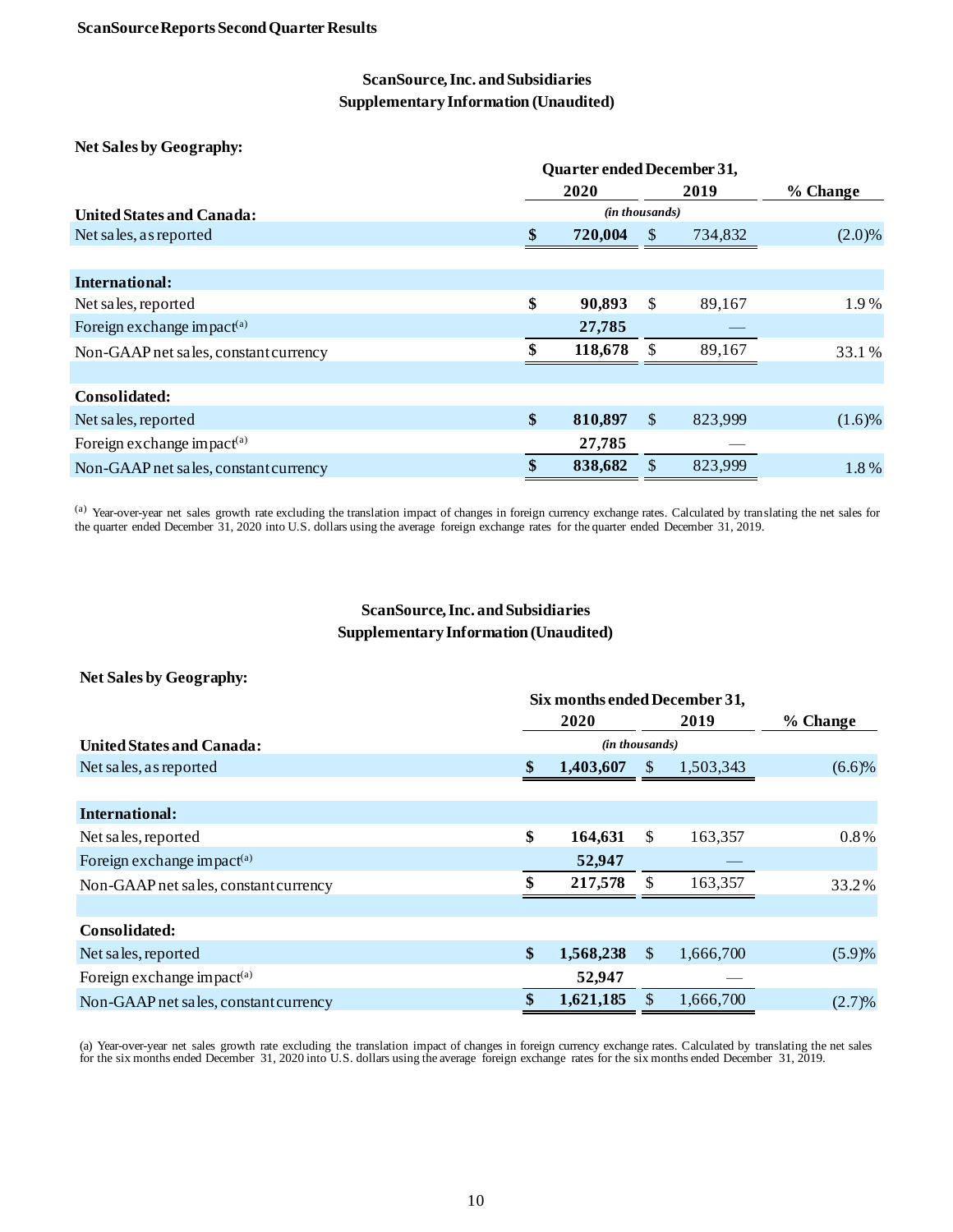|                                        | <b>Quarter ended December 31, 2020</b> |         |      |                                                                                                    |      |                                       |                                             |       |                               |                          |    |                            |
|----------------------------------------|----------------------------------------|---------|------|----------------------------------------------------------------------------------------------------|------|---------------------------------------|---------------------------------------------|-------|-------------------------------|--------------------------|----|----------------------------|
|                                        | <b>GAAP</b> Measure                    |         |      | Change in fair<br>Intangible<br>value of<br>amortization<br>contingent<br>consideration<br>expense |      |                                       | <b>Acquisition and</b><br>divestiture costs |       | <b>Restructuring</b><br>costs |                          |    | <b>Non-GAAP</b><br>measure |
|                                        |                                        |         |      |                                                                                                    |      | (in thousands, except per share data) |                                             |       |                               |                          |    |                            |
| Net sales                              | \$                                     | 810,897 | - \$ | $-$ \$                                                                                             |      | $\overline{\phantom{0}}$              | $\boldsymbol{\$}$                           |       |                               | $\overline{\phantom{m}}$ | \$ | 810,897                    |
| Gross profit                           |                                        | 86,043  |      |                                                                                                    |      |                                       |                                             |       |                               |                          |    | 86,043                     |
| Operating income                       |                                        | 17,130  |      | 4,862                                                                                              |      |                                       |                                             | 1,360 |                               | 484                      |    | 23,836                     |
| Other expense, net                     |                                        | 1,386   |      |                                                                                                    |      |                                       |                                             |       |                               |                          |    | 1,386                      |
| Pre-tax income                         |                                        | 15,744  |      | 4,862                                                                                              |      |                                       |                                             | 1,360 |                               | 484                      |    | 22,450                     |
| Net income from continuing operations  |                                        | 11,061  |      | 3,682                                                                                              |      |                                       |                                             | 1,360 |                               | 366                      |    | 16,469                     |
| Diluted EPS from continuing operations | \$                                     | 0.43    | - \$ | 0.15                                                                                               | - \$ |                                       | \$                                          | 0.06  | -S                            | 0.01                     | \$ | 0.65                       |

|                                        | <b>Quarter ended December 31, 2019</b> |                                       |                                       |               |                                                           |          |                                             |              |                               |               |                            |  |  |
|----------------------------------------|----------------------------------------|---------------------------------------|---------------------------------------|---------------|-----------------------------------------------------------|----------|---------------------------------------------|--------------|-------------------------------|---------------|----------------------------|--|--|
|                                        | <b>GAAP</b> Measure                    |                                       | Intangible<br>amortization<br>expense |               | Change in fair<br>value of<br>contingent<br>consideration |          | <b>Acquisition and</b><br>divestiture costs |              | <b>Restructuring</b><br>costs |               | <b>Non-GAAP</b><br>measure |  |  |
|                                        |                                        | (in thousands, except per share data) |                                       |               |                                                           |          |                                             |              |                               |               |                            |  |  |
| Net sales                              | \$<br>823,999                          | - \$                                  | $\longrightarrow$                     | <sup>\$</sup> | $\frac{1}{2}$                                             | <b>S</b> | $\hspace{0.05cm}$                           | $\mathbb{S}$ |                               | $\mathcal{S}$ | 823,999                    |  |  |
| Gross profit                           | 98,319                                 |                                       |                                       |               |                                                           |          |                                             |              |                               |               | 98,319                     |  |  |
| Operating income                       | 18,566                                 |                                       | 5,310                                 |               | 3,176                                                     |          | 1,151                                       |              | 266                           |               | 28,469                     |  |  |
| Other expense, net                     | 2,533                                  |                                       | —                                     |               |                                                           |          |                                             |              | __                            |               | 2,533                      |  |  |
| Pre-tax income                         | 16,033                                 |                                       | 5,310                                 |               | 3,176                                                     |          | 1,151                                       |              | 266                           |               | 25,936                     |  |  |
| Net income from continuing operations  | 11,626                                 |                                       | 4,032                                 |               | 2,401                                                     |          | 1,151                                       |              | 196                           |               | 19,406                     |  |  |
| Diluted EPS from continuing operations | \$<br>0.46                             |                                       | 0.16                                  |               | 0.09                                                      |          | 0.05                                        |              | 0.01                          |               | 0.77                       |  |  |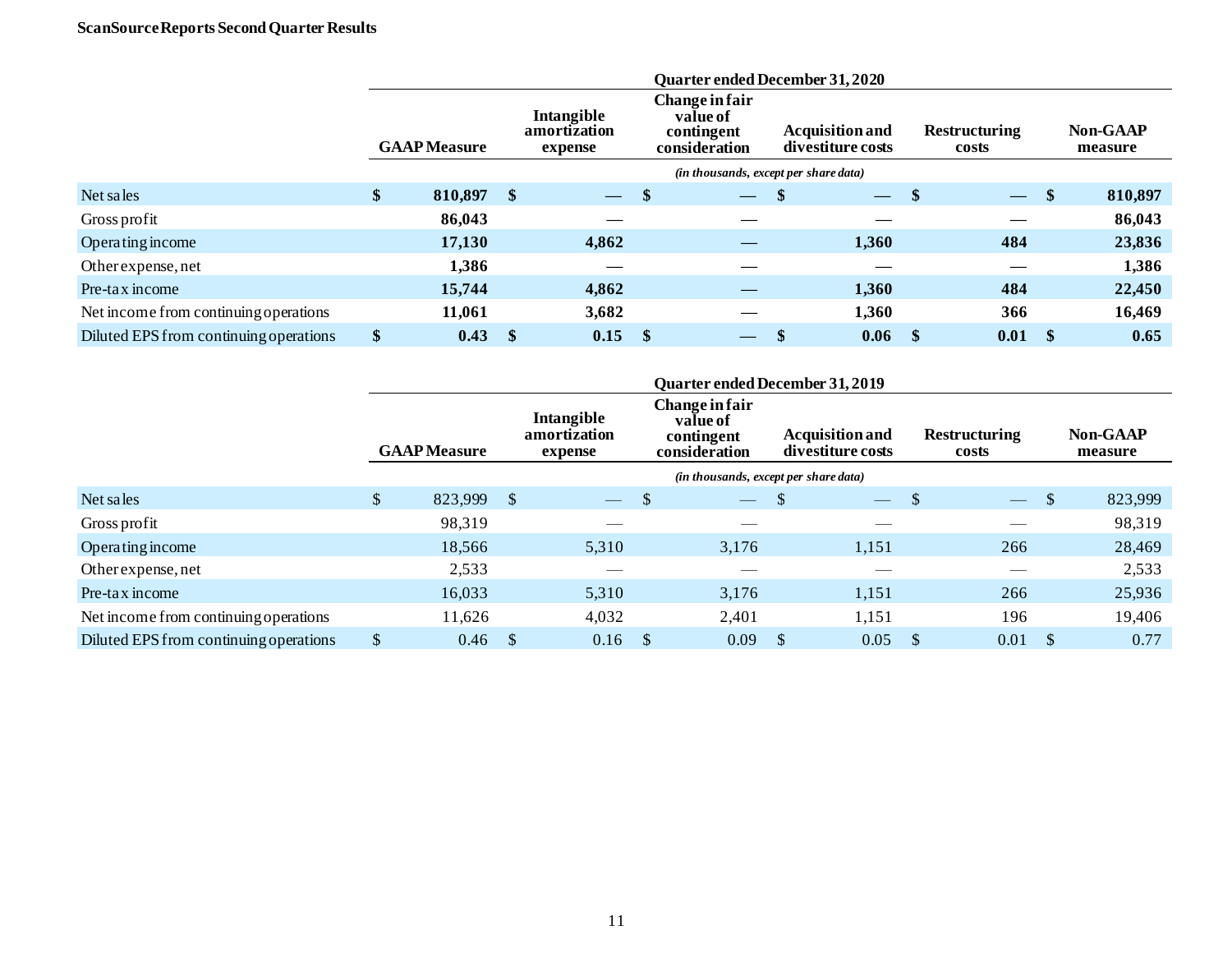|                                        | Six months ended December 31, 2020     |      |                                       |    |                                                                  |               |                                             |    |                               |    |                            |  |
|----------------------------------------|----------------------------------------|------|---------------------------------------|----|------------------------------------------------------------------|---------------|---------------------------------------------|----|-------------------------------|----|----------------------------|--|
|                                        | <b>Reported GAAP</b><br><b>Measure</b> |      | Intangible<br>amortization<br>expense |    | <b>Change</b> in fair<br>value of<br>contingent<br>consideration |               | <b>Acquisition and</b><br>divestiture costs |    | <b>Restructuring</b><br>costs |    | <b>Non-GAAP</b><br>measure |  |
|                                        |                                        |      |                                       |    |                                                                  |               |                                             |    |                               |    |                            |  |
| Net sales                              | \$<br>1,568,238                        | - \$ | $\overline{\phantom{m}}$              | -S |                                                                  | $\bullet$     | $\overline{\phantom{m}}$                    |    | $\overline{\phantom{0}}$      | \$ | 1,568,238                  |  |
| Gross profit                           | 166,823                                |      |                                       |    |                                                                  |               |                                             |    |                               |    | 166,823                    |  |
| Operating income                       | 18,764                                 |      | 9,716                                 |    | 516                                                              |               | 1,857                                       |    | 8,753                         |    | 39,606                     |  |
| Other expense, net                     | 3,182                                  |      |                                       |    |                                                                  |               |                                             |    |                               |    | 3,182                      |  |
| Pre-tax income                         | 15,582                                 |      | 9,716                                 |    | 516                                                              |               | 1,857                                       |    | 8,753                         |    | 36,424                     |  |
| Net income from continuing operations  | 10,946                                 |      | 7,357                                 |    | 390                                                              |               | 1,857                                       |    | 6,617                         |    | 27,167                     |  |
| Diluted EPS from continuing operations | \$<br>0.43                             | - \$ | 0.29                                  |    | 0.02                                                             | $\mathbf{\$}$ | 0.07                                        | \$ | 0.26                          |    | 1.07                       |  |

|                                        | Six months ended December 31, 2019     |               |                                       |               |                                                           |               |                                             |               |                               |                           |                            |  |
|----------------------------------------|----------------------------------------|---------------|---------------------------------------|---------------|-----------------------------------------------------------|---------------|---------------------------------------------|---------------|-------------------------------|---------------------------|----------------------------|--|
|                                        | <b>Reported GAAP</b><br><b>Measure</b> |               | Intangible<br>amortization<br>expense |               | Change in fair<br>value of<br>contingent<br>consideration |               | <b>Acquisition and</b><br>divestiture costs |               | <b>Restructuring</b><br>costs |                           | <b>Non-GAAP</b><br>measure |  |
|                                        |                                        |               |                                       |               |                                                           |               |                                             |               |                               |                           |                            |  |
| Net sales                              | \$<br>1,666,700                        | - \$          | $\hspace{0.05cm}$                     | <sup>\$</sup> | $\qquad \qquad -$                                         | $\mathcal{S}$ | $\overline{\phantom{m}}$                    | \$            | $\overline{\phantom{a}}$      | $\boldsymbol{\mathsf{S}}$ | 1,666,700                  |  |
| Gross profit                           | 196,844                                |               |                                       |               |                                                           |               |                                             |               |                               |                           | 196,844                    |  |
| Operating income                       | 38,079                                 |               | 9,848                                 |               | 5,649                                                     |               | 1,909                                       |               | 435                           |                           | 55,920                     |  |
| Other expense, net                     | 5,417                                  |               |                                       |               |                                                           |               |                                             |               |                               |                           | 5,417                      |  |
| Pre-tax income                         | 32,662                                 |               | 9,848                                 |               | 5,649                                                     |               | 1,909                                       |               | 435                           |                           | 50,503                     |  |
| Net income from continuing operations  | 23,917                                 |               | 7,438                                 |               | 4,270                                                     |               | 1,909                                       |               | 324                           |                           | 37,858                     |  |
| Diluted EPS from continuing operations | \$<br>0.94                             | $\mathcal{S}$ | 0.29                                  |               | 0.17                                                      | S             | 0.07                                        | <sup>\$</sup> | 0.01                          |                           | 1.48                       |  |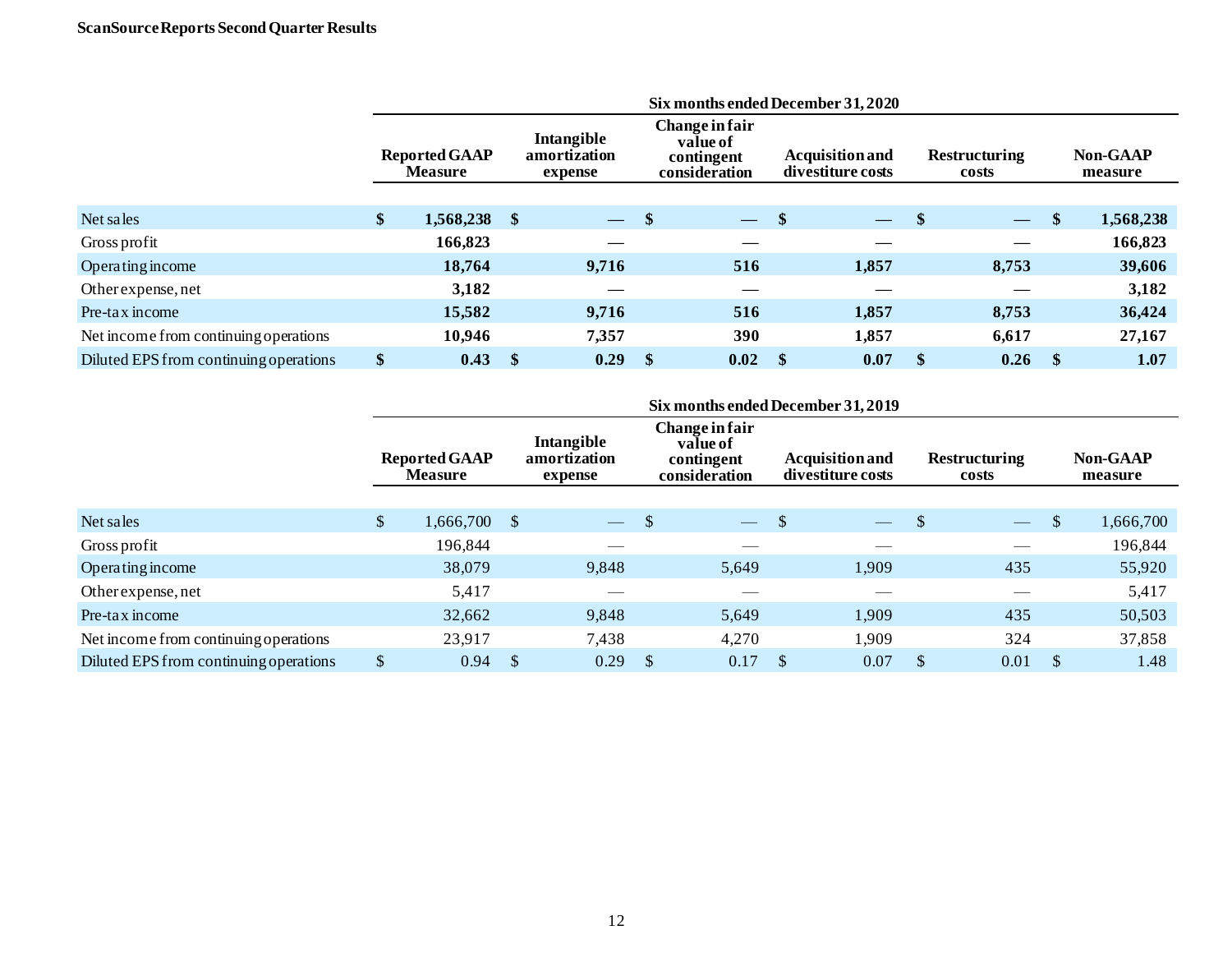### **Discontinued Operations -Financial Results:**

|                                                |              | <b>Quarter ended</b><br>December 31, | Six months ended<br>December 31, |                          |  |
|------------------------------------------------|--------------|--------------------------------------|----------------------------------|--------------------------|--|
|                                                | 2020         | 2019                                 | 2020                             | 2019                     |  |
|                                                |              | (in thousands)                       |                                  |                          |  |
| Net sales                                      | \$<br>68,323 | \$155,912                            | \$213,373                        | \$311,628                |  |
| Cost of goods sold                             | 63,977       | 140,347                              | 198,512                          | 282,489                  |  |
| Gross profit                                   | 4,346        | 15,565                               | 14,861                           | 29,139                   |  |
| Selling, general and administrative expenses   | 6,378        | 15,016                               | 17,291                           | 28,825                   |  |
| Depreciation expense                           |              | 298                                  |                                  | 546                      |  |
| Intangible amortization expense                |              | 321                                  |                                  | 746                      |  |
| Operating loss                                 | (2,032)      | (70)                                 | (2,430)                          | (978)                    |  |
| Interest expense, net                          | 269          | 430                                  | 394                              | 913                      |  |
| Loss on disposal group                         | 23,122       |                                      | 33,808                           |                          |  |
| Other expense, net                             | (181)        | (188)                                | 310                              | (531)                    |  |
| Loss from discontinued operations before taxes | (25,242)     | (312)                                | (36,942)                         | (1,360)                  |  |
| Income tax expense                             | 13           | (52)                                 | 17                               | (339)                    |  |
| Net loss from discontinued operations          | \$ (25,255)  | \$.<br>(260)                         | \$ (36,959)                      | $\mathcal{S}$<br>(1,021) |  |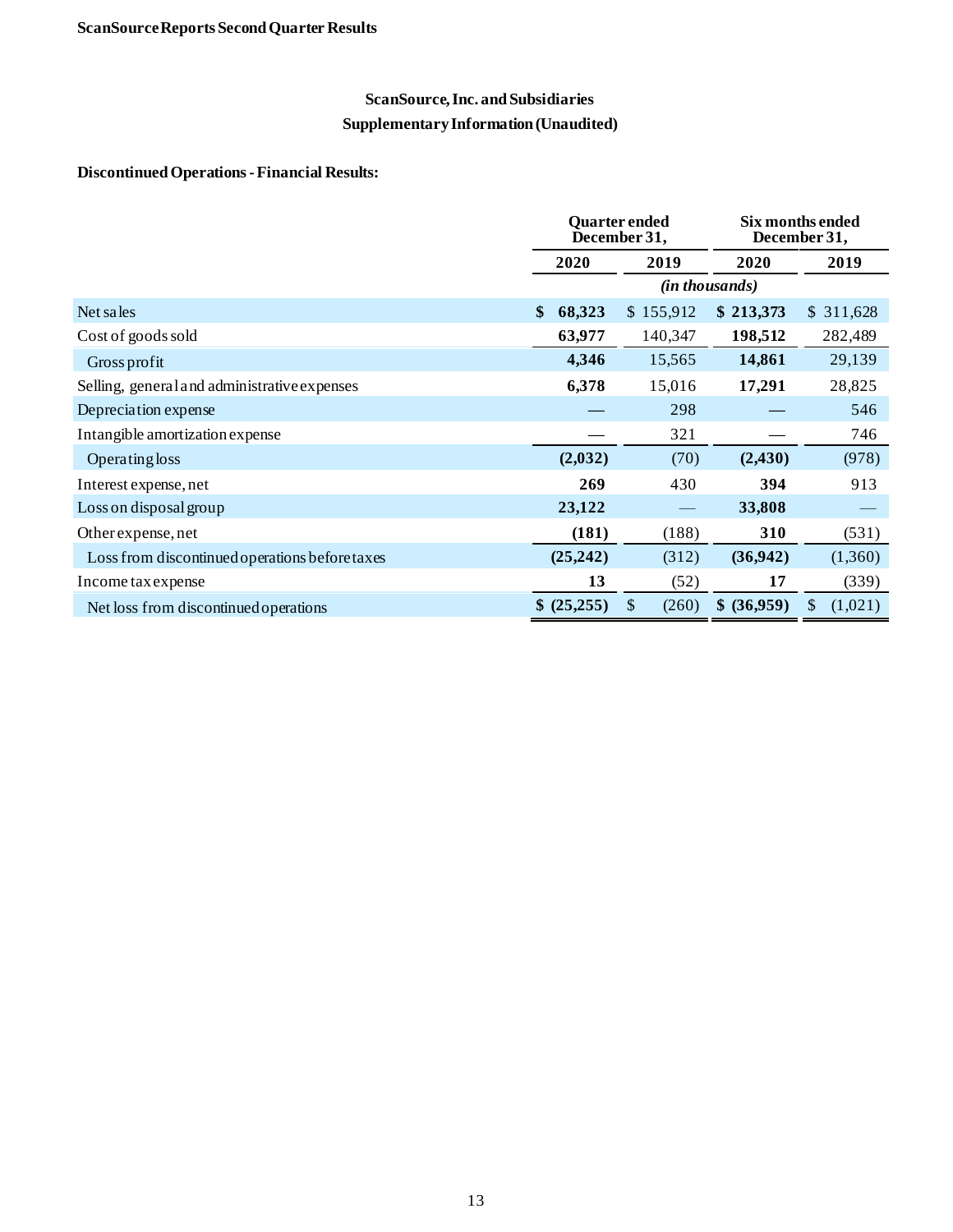#### **Discontinued Operations -Assets and Liabilities:**

|                                                         | December 31, 2020 | June 30, 2020          |  |  |
|---------------------------------------------------------|-------------------|------------------------|--|--|
|                                                         | (in thousands)    |                        |  |  |
| <b>Assets</b>                                           |                   |                        |  |  |
| Current assets:                                         |                   |                        |  |  |
| Cash and cash equivalents                               | \$                | $\mathcal{S}$<br>4,970 |  |  |
| Accounts receivable, net                                |                   | 117,200                |  |  |
| Inventories, net                                        |                   | 106,779                |  |  |
| Prepaid expenses and other current assets               |                   | 23,808                 |  |  |
| Total current assets                                    |                   | 252,757                |  |  |
| Property and equipment, net                             |                   | 1,833                  |  |  |
| Deferred incometaxes                                    |                   | 9,349                  |  |  |
| Other non-current assets                                |                   | 6,215                  |  |  |
| Total assets, before valuation allowance                |                   | 270,154                |  |  |
| Less: valuation allowance                               |                   | (88,923)               |  |  |
| Total assets, net of valuation allowance <sup>(a)</sup> | \$                | \$<br>181,231          |  |  |
| <b>Liabilities</b>                                      |                   |                        |  |  |
| Current liabilities:                                    |                   |                        |  |  |
| Accounts payable                                        | \$                | \$<br>56,098           |  |  |
| Accrued expenses and other current liabilities          |                   | 14,815                 |  |  |
| Other taxes payable                                     |                   | 20,378                 |  |  |
| Short-term borrowings                                   |                   | 3,524                  |  |  |
| Income tax payable                                      |                   | 1,085                  |  |  |
| Total current liabilities                               |                   | 95,900                 |  |  |
| Borrowings under revolving credit facility              |                   | 24,704                 |  |  |
| Other long-term liabilities                             |                   | 7,418                  |  |  |
| Total liabilities <sup>(1)</sup>                        | \$                | \$<br>128,022          |  |  |

(a) Total assets and liabilities of discontinued operations are classified in current assets and liabilities, respectively, in the Company's consolidated balance sheet as of December 31, 2020 and June 30, 2020. The discontinued operations were disposed of during the quarter ended December 31, 2020.